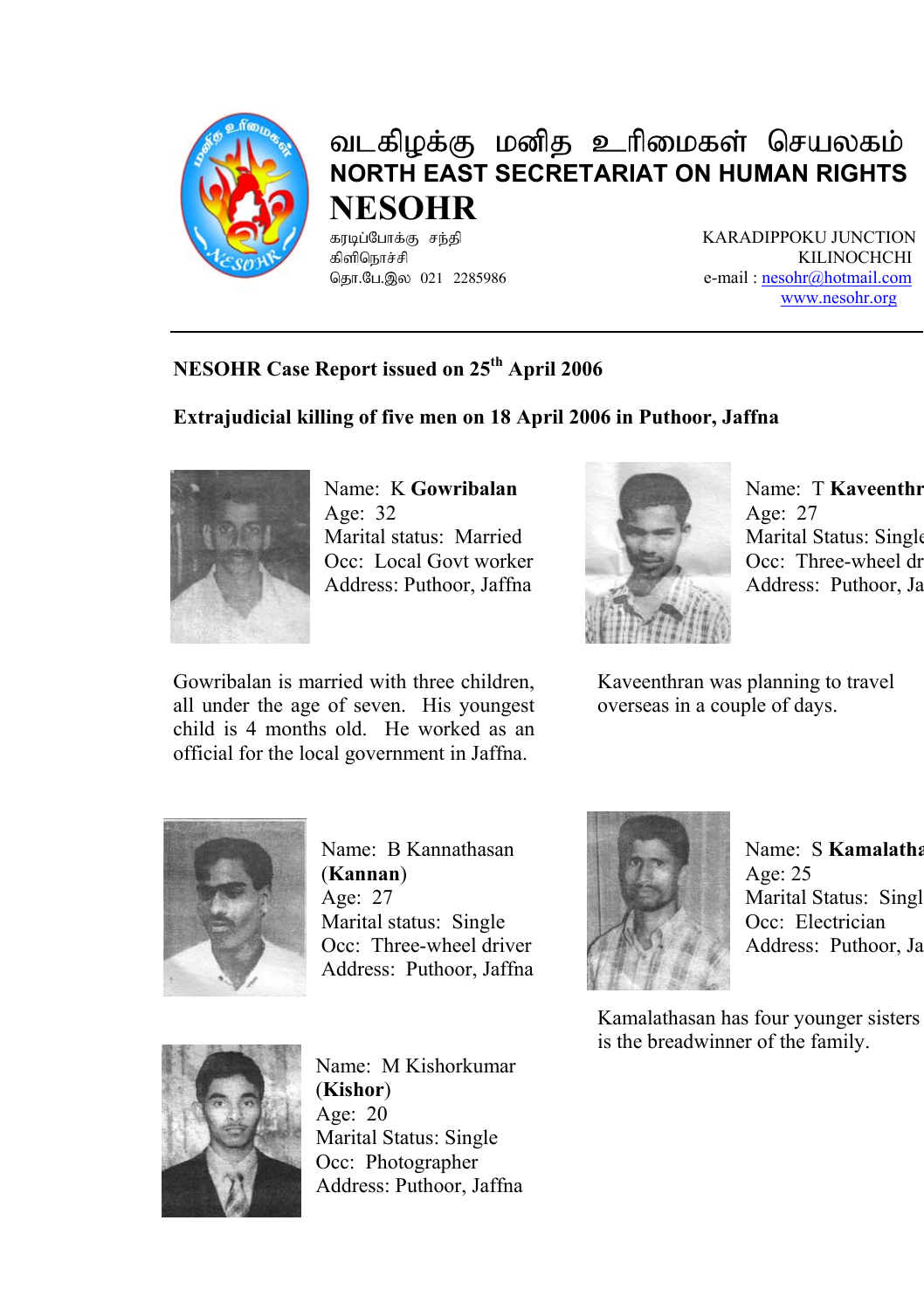#### **The scene**

Most of the sites referred to in this report are shown in the map below. Worth noting is the shop, painter's home, and the sites where the four bodies and the three-wheeler were found initially.

This section of the road where the bodies were found is always manned by two Sr Lankan Army (SLA) persons stationed for every 15 metres.



#### **Prior to the incident**

Kannan, the three-wheel driver, regularly drops a painter friend (see map) at his home after work. On Tuesday, 18 April, around 7.00 pm, he was dropping this painter friend at his home as usual. Also in the three-wheeler was Kaveenthran, another friend of Kannan. On the way the friends picked up Gowribalan and Kishor as well for a fun ride. People at the shop (see map) saw the five friends packed inside the small the three-wheeler going to drop the painter friend and they also saw four of the friends, that is less the painter, returning after dropping the painter in the same threewheeler. People at the shop also saw SLA persons on motorbikes coming from behind the three-wheeler, stopping it and turning it back.

At this time Kamalathasan came on a bicycle stopped at the shop, bought some sugar and was riding back to his home which was nearby.

### **The bodies**

Father of Kannan, the person who was driving the three-wheeler, first started to be concerned when his son did not return by 9.00 pm. He came up to the shop and then walked a bit further. He saw the three-wheeler and the body of his son lying next to i  $($   $\sqrt{m}$  f f f  $\sqrt{m}$  f  $\sqrt{m}$  f  $\sqrt{m}$  f  $\sqrt{m}$  f  $\sqrt{m}$  f  $\sqrt{m}$  f  $\sqrt{m}$  f  $\sqrt{m}$  f  $\sqrt{m}$  f  $\sqrt{m}$  f  $\sqrt{m}$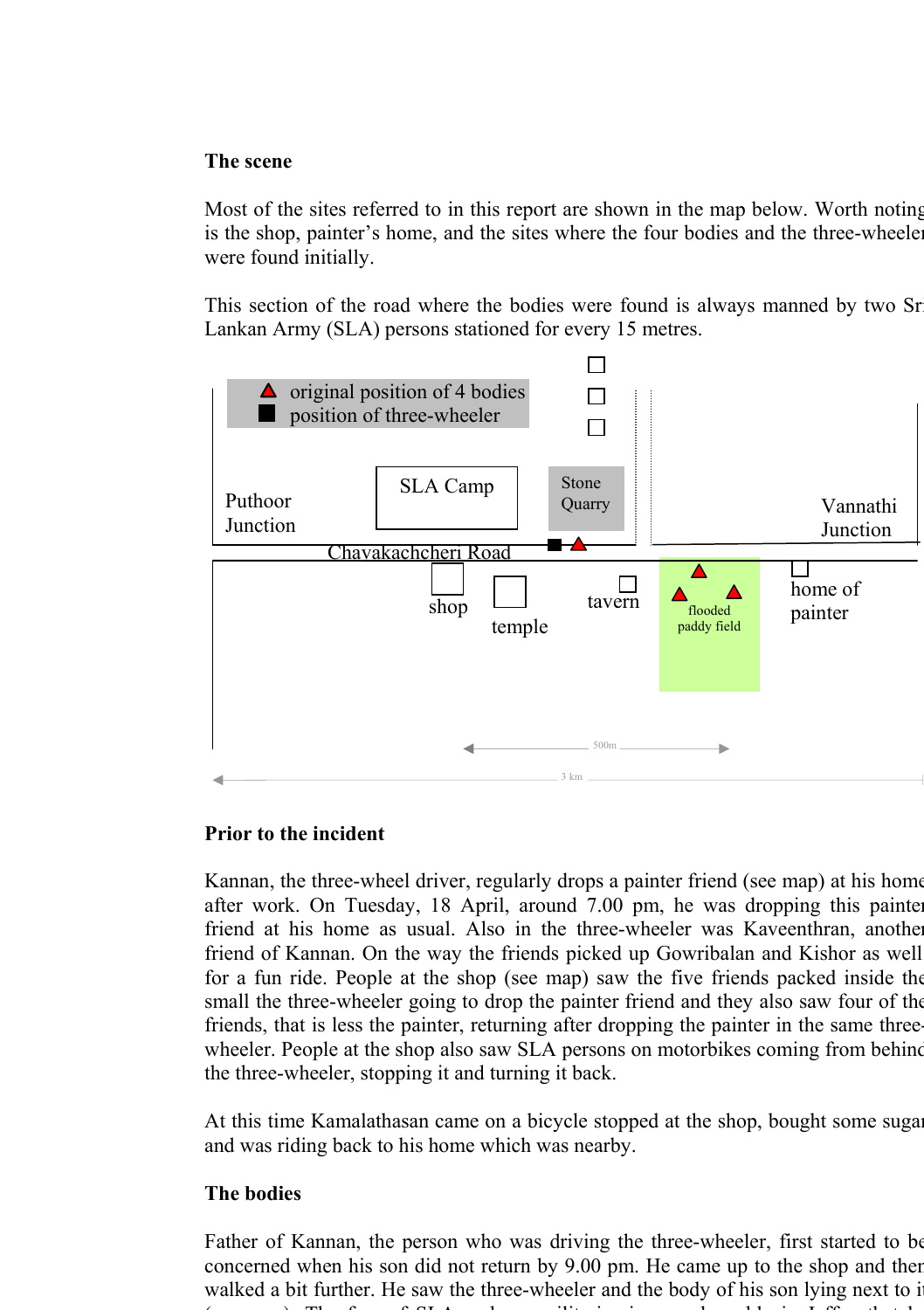immediately went back and brought a few more people. When they asked the SLA to go further down the road to look for the missing friends, the SLA at the sentry point initially refused to let them go and held them for 30 minutes, saying that the SLA is conducting its own inquiry.

Others who have traveled in vehicles along that section of the road said that the SLA at the checkpoints had ordered them to turn off the vehicle lights.

Eventually, the SLA permitted one person from the search party into this section of the road, to search for the missing persons. He found Kannan's body where Kannan's father has earlier found it. Further down in the flooded fields he found the bodies of Gowribalan, Kaveenthran, and Kamalathasan. When he returned to where the rest of the search party was, SLA told the search party to bring the police. When the police came it was 12.00 midnight. Police told them that nothing can be done and asked them to come next day early in the morning. The search party left.

Next morning at 6.00 am, when they returned, members of the search party noticed that the body of Kannan was moved from the road to the field where the other three bodies were earlier seen. However, the body of Kaveenthran was now missing. The search party searched on and finally found the body of Kaveenthran lying on top of the body of Kishor.

All of the dead men had been killed by gunshots through their ears. Kaveenthiran had acid poured on his chest and stomach.

The bodies were removed by police and taken to the hospital and were released to the families.

#### **Kishor**

Note that the searchers did not find the body of Kishor on 18 April night when they had already found the bodies of the other four men. A friend of Kishor had late reported that he got a mobile phone call from Kishor at 5.30 am on 19 April According to this friend, Kishor had told him that he was in a very tight situation bu did not elaborate. If this friend of Kishor is telling the truth then it corroborates with the fact that the searchers did not find his body on 18 April night.

People have speculated that Kishor had actually escaped death by somehow running away and hiding in the bushes. He must have survived until 5.30 am when he called his friend and later found and shot dead. The body swapping was planned in order to confuse the searchers who saw the body the previous night. To answer these questions it would seem to be common sense to start by tracing the mobile phone call and listening to its recording.

#### **The funerals**

The funerals were in Puthoor in Jaffna where most of those killed are from. Many family members and friends from outside Puthoor who came for the funeral were turned back by the SLA at the various checkpoints near Puthoor.